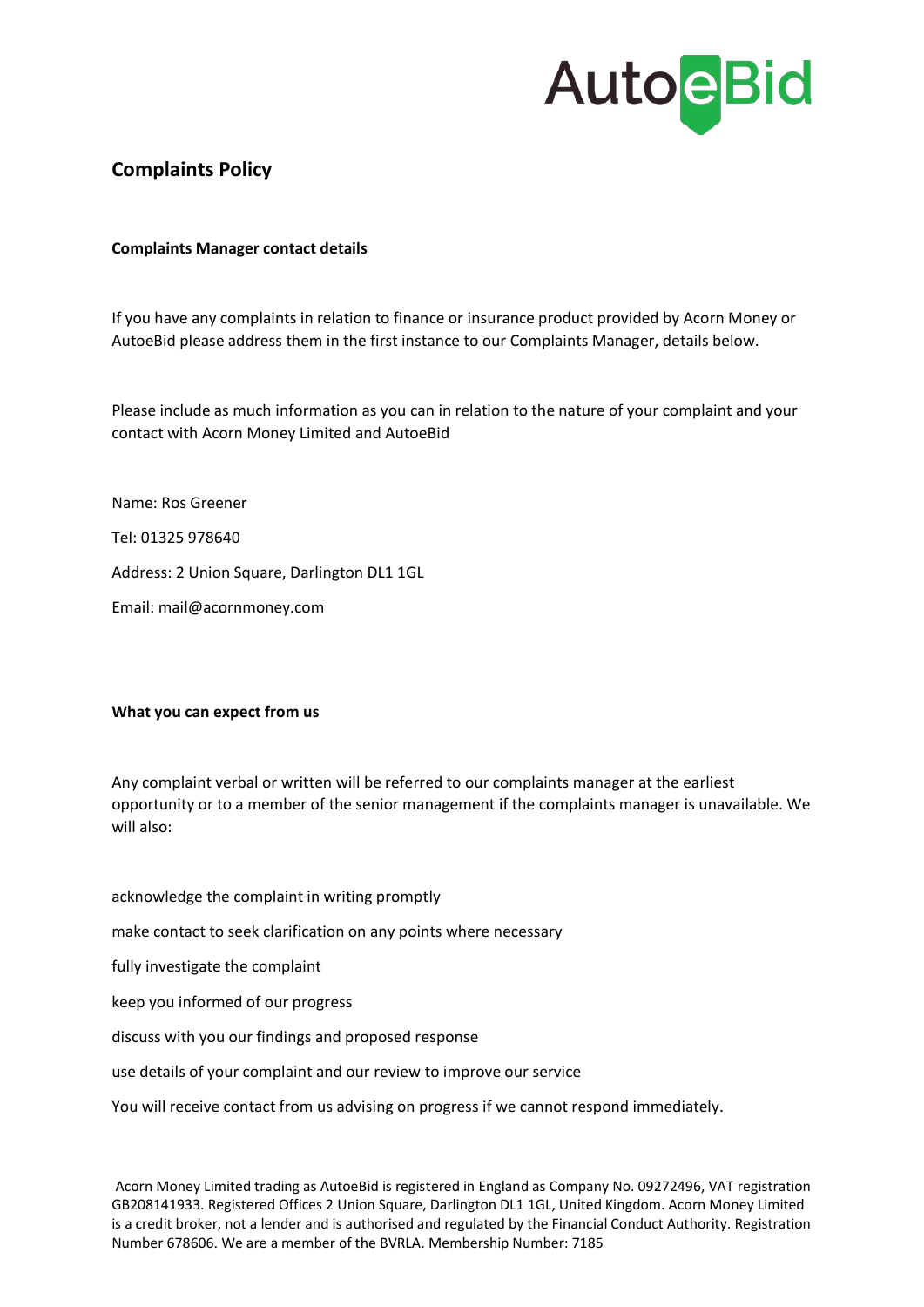

We will let you have our final response as soon as possible and not later than eight weeks after the original complaint.

#### **Resolving a Complaint**

Where possible we will seek to address your complaint within 3 business days of receipt and will sent a written summary resolution. Should you not be satisfied with this response, please contact us again and we will investigate further.

If we cannot address your complaint within 3 days, within 8 weeks or your original complaint you will receive a 'final response', being a written response from Us which either accepts the complaint and, where appropriate, offers redress or remedial action; or offers redress or remedial action without accepting the complaint; or rejects the complaint and gives reasons for doing so. Or you will receive a written response advising why we are not in a position to send a final response and when a final response will be possible. These communications will include details of the Financial Ombudsman Service.

The complaint will be considered closed once you have received a written final resolution letter or where the firm receives written confirmation from you that you are satisfied with response received from the firm.

#### **BRVLA**

In relation to vehicle leasing arranged by Acorn Money or Autoebid customers have access to alternative dispute resolution options, including the BVRLA's Conciliation Service.

Details should be submitted by email to: complaint@bvrla.co.uk

If the customer does not have access to email, details can be sent by post to:

British Vehicle Rental and Leasing Association

River Lodge

Badminton Court

Amersham

HP7 0DD

The BVRLA will aim to resolve the matter using the information presented by both parties to the dispute. Any information requested from the member should be sent to the BVRLA within five working days. Based on the information available, the BVRLA will provide both parties with its findings and recommendations.

The BVRLA aims to resolve complaints through the Conciliation Service within 30 days.

Acorn Money Limited trading as AutoeBid is registered in England as Company No. 09272496, VAT registration GB208141933. Registered Offices 2 Union Square, Darlington DL1 1GL, United Kingdom. Acorn Money Limited is a credit broker, not a lender and is authorised and regulated by the Financial Conduct Authority. Registration Number 678606. We are a member of the BVRLA. Membership Number: 7185